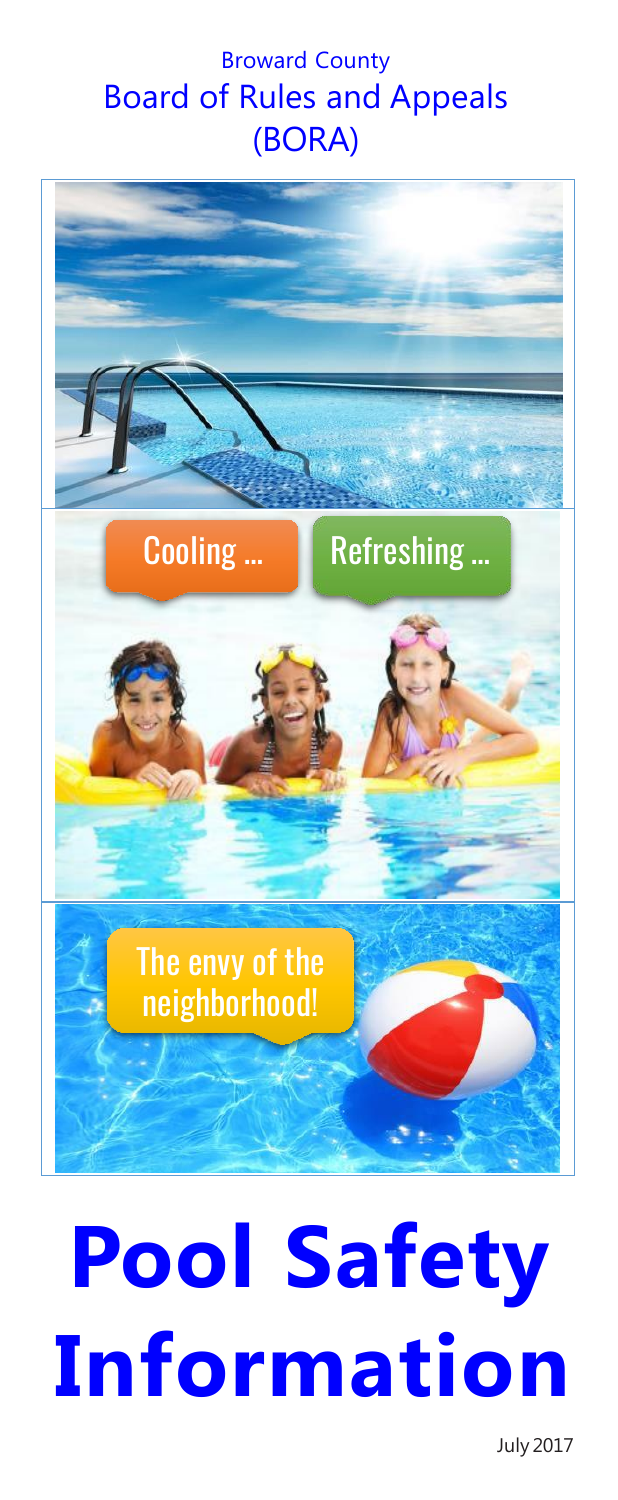# A MESSAGE FROM BORA's CHIEF ELECTRICAL CODE COMPLIANCE OFFICER



The Consumer Product Safety Commission reported 14 deaths as a result of electrocutions in swimming

pools from 2003 to 2014. Hot tubs and spas can present the same electrical hazards as swimming pools.

# **WHAT IS ELECTROCUTION?**

Electrocution is death by an electrical shock. Wet skin or wet surfaces, such as grass or a pool deck, can greatly increase the chance of electrocution when electricity is present.

## **WHERE IS ELECTRICITY FOUND AROUND POOLS, HOT TUBS AND SPAS?**

- Underwater lights and handrails
- Electric pool equipment (pumps, filters, vacuum, etc.)
- Electrical outlets or switches
- Radios, stereos, TVs and electronic devices
- Overhead power lines

## **SWIMMERS' ELECTRICAL SHOCK SYMPTOMS INCLUDE:**

- Swimmers may feel a tingling sensation, experience muscle cramps and/or not be able to move
- **Panicking**
- Lack of movement in swimmers

# **DANGEROUS ITEMS TO LOOK FOR:**

- Discolored light fixtures
- Broken or rusted electrical boxes and transformers
- Loose, broken and unattached wiring around pool equipment, screening and decking
- Broken switch or receptacle plates in the pool area
- Overhead power lines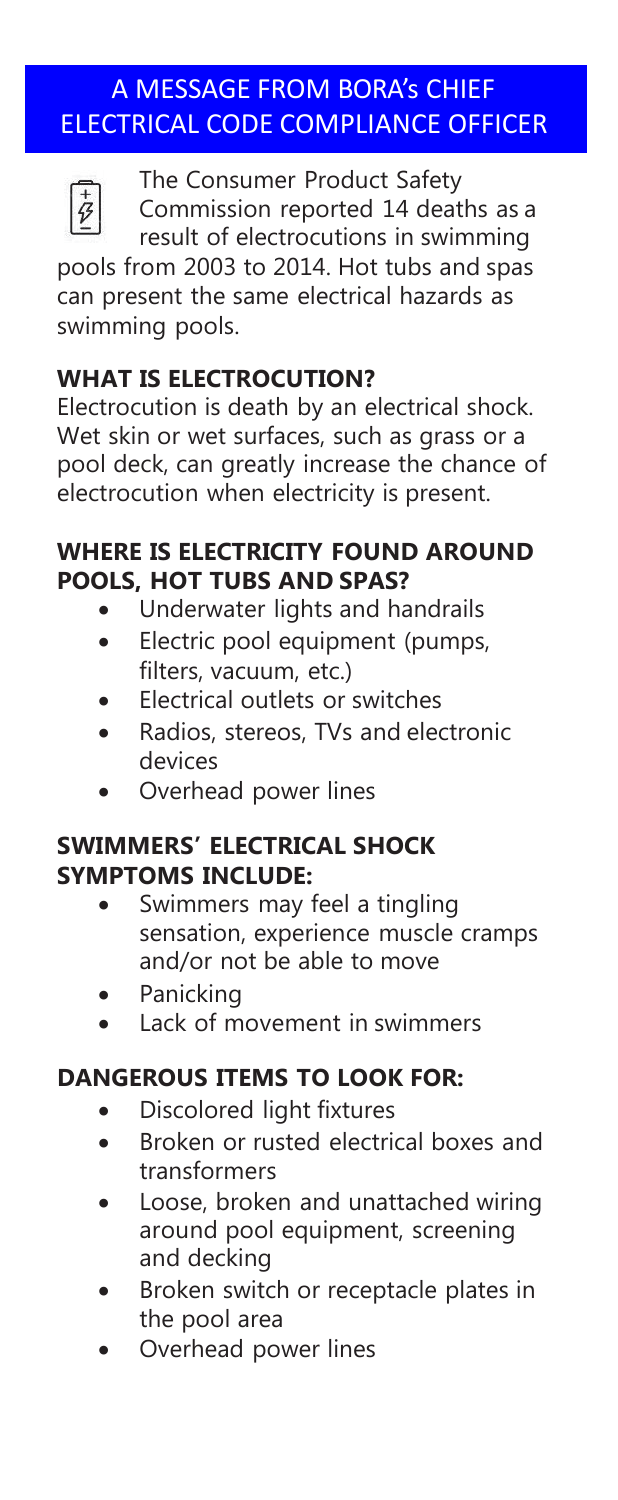# A MESSAGE FROM BORA's CHIEF ELECTRICAL CODE COMPLIANCE OFFICER

#### **ELECTRICAL DON'TS:**

- Never swim alone
- Do not use electrical extension cords around pools
- Do not touch anything electrical when you are wet
- Do not allow an unqualified person to work on or around your pool
- Do not use cord-connected electronic devices near the pool (i.e. radio)

#### **ELECTRICAL DO'S:**

- Locate and label all power switches to be turned off in case a shock occurs
- Use and test GFI receptacles around pool
- Have a fiberglass rescue hook nearby for rescue purposes
- Install pool alarms to alert you if anyone exits the home in the direction of the pool area
- Learn CPR

(Right)A fiberglass rescuehook that can be used to save a swimmerin distress





(Left) A door alarm that soundswhen the door/ window is opened

**CAUTION**: It is recommended that you change the pool light fixture voltage from 120 volts to low voltage. The Broward County Board of Rules and Appeals has amended our local code for new construction where all lighting for pools shall not exceed 15 volts.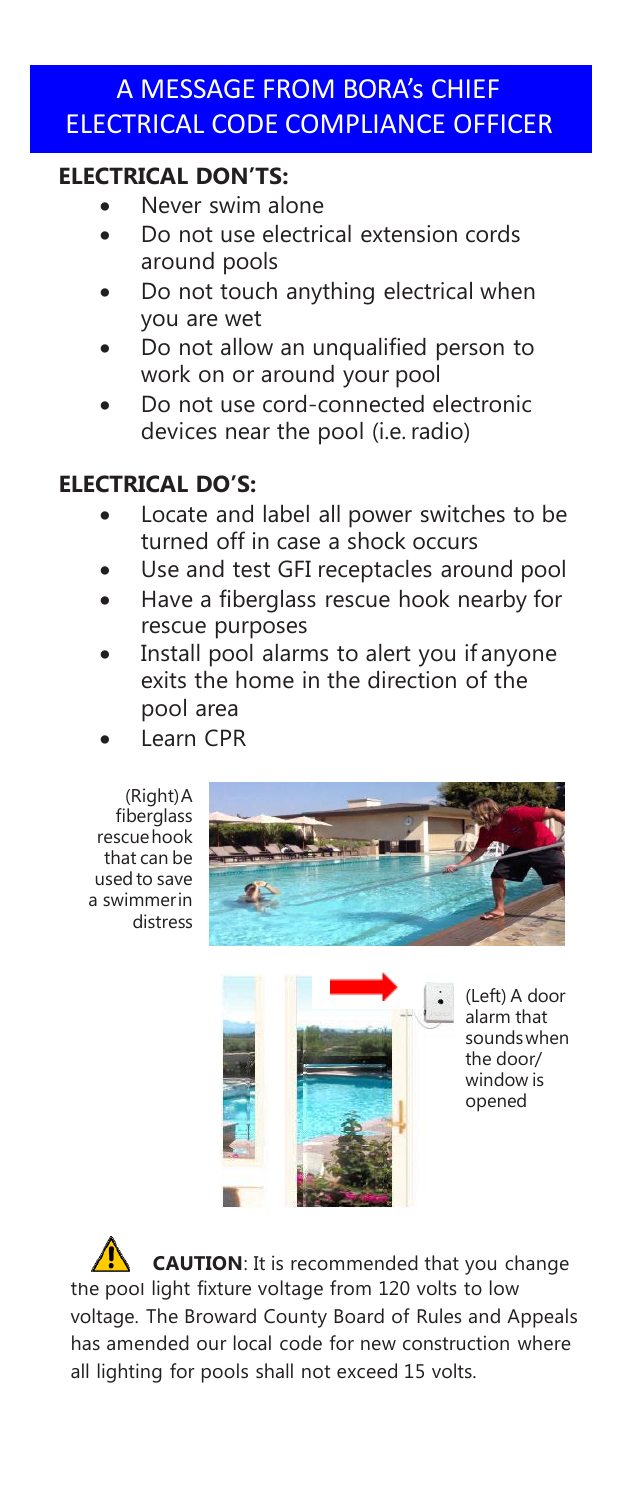# A MESSAGE FROM BORA's CHIEF PLUMBING CODE COMPLIANCE OFFICER



There has been a lot of media coverage about the dangers of pool suction. Many people have no

familiarity with pool main drains, skimmers or vacuum pool fittings. These are the basics of what every pool owner should know.

# **5 TYPES OF SUCTION ENTRAPMENT:**

**Hair Entrapment**: Hair knotted or snagged in an outlet cover

**Limb Entrapment**: A limb inserted or drawn into an outlet opening with a broken or missing cover, resulting in a mechanical bind or swelling

**Body Swelling Entrapment**: Suction applied to a large portion of the body, resulting in entrapment

**Evisceration/ Disembowelment**: Suction applied directly to intestines through an unprotected sump or suction outlet with a missing or broken cover

**Mechanical Entrapment**: Jewelry, swimsuit, hair decoration, fingers/toes, etc., caught in the opening of an outlet or cover



(Left) Child survivor of main drain body entrapment

(Right) Hair can be sucked into a main drain, become tangledin the drain cover and difficult to free theswimmer

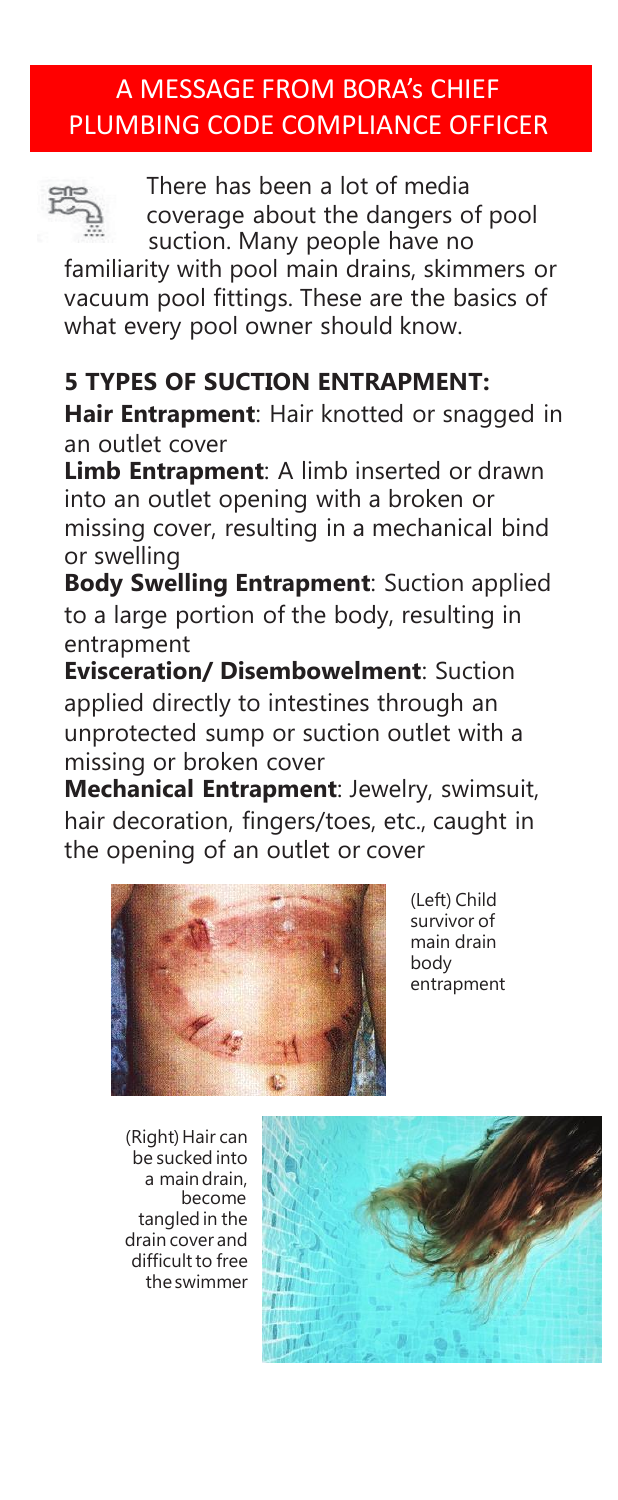# A MESSAGE FROM BORA's CHIEF PLUMBING CODE COMPLIANCE OFFICER

#### **METHODS OF CORRECTING A HAZARDOUS SITUATION FROM DEDICATED MAIN DRAIN LINES:**

**Abandon** the Main Drain Line **Install** a Vacuum Safety Release System **Install** Dual Main Drains

**Install** an approved main drain cover that meets American National Standards Institute (ANSI/ APSP 7) for pools with one main drain

## **Depending on your particular pool or spa, multiple methods may be required.**



(Above) Pool vacuum lock safety wall fitting

(Below) Main drain cover



#### **Other areas for potential suction danger are the VACUUM LINE for pool cleaners and WALL SKIMMERS**

- The vacuum line should have a selfclosing, self-latching fitting for times when not in use
- In most above-ground and inground pools and spas, there is a wall skimmer that draws water out of the pool or spa to clear waste from pool water
- The skimmer has a protective basket that sits on top of the actual intake at the bottom of the skimmer
- It is very common for someone to remove the basket for cleaning and forget to put it back in the skimmer, creating a dangerous environment for suction
- Skimmer lids should have vent holes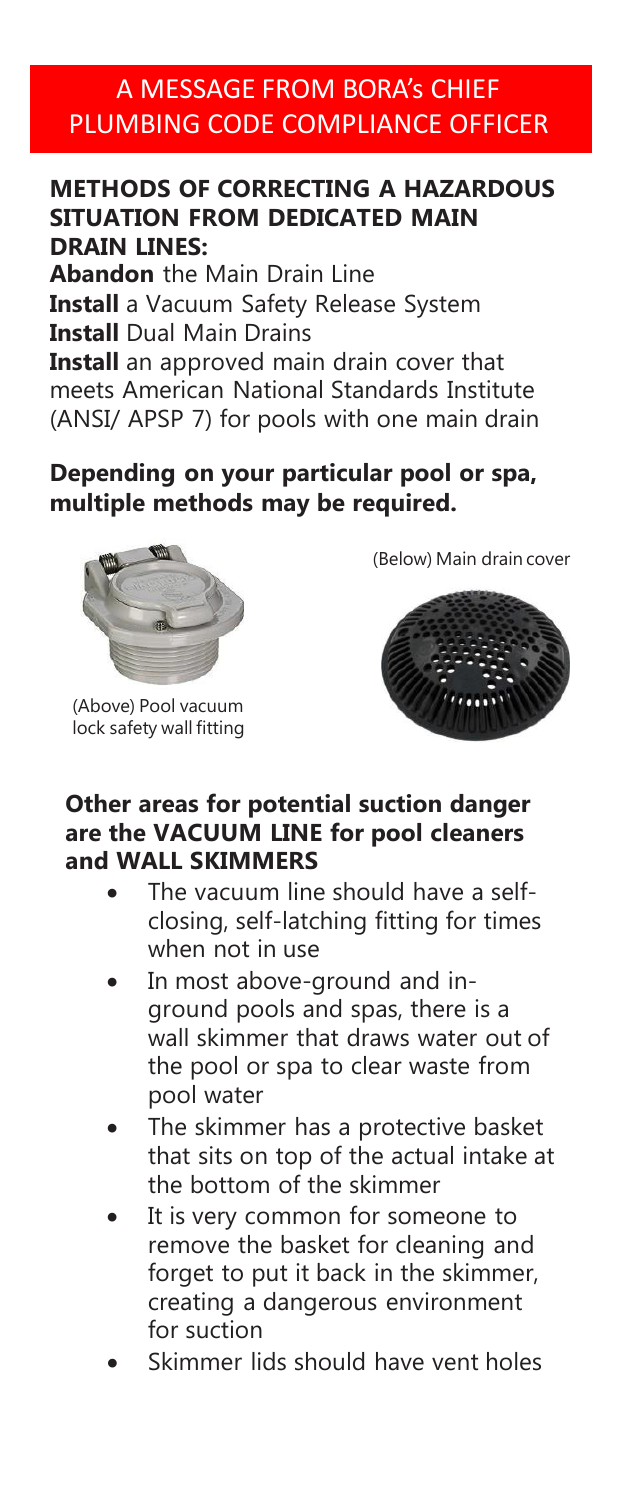# A MESSAGE FROM BORA's CHIEF STRUCTURAL CODE COMPLIANCE OFFICERS



#### **IS YOUR POOL AS SAFE AS IT COULD BE?**

- Drowning is the leading cause of death among Florida children between the ages of 1-4
- Drowning is a significant cause of death for medically frail elderly people in Florida
- Approximately 66% of all drownings occur in residential pools
- By state law and the Florida Building Code, all new residential pools finaled after October 1, 2000, require safety barriers
- Barriers are intended to prevent a young child from crawling under or squeezing through barriers to gain access to the pool



(Above, Below) Pool barriers that can lessen the chance of an accidental drowning

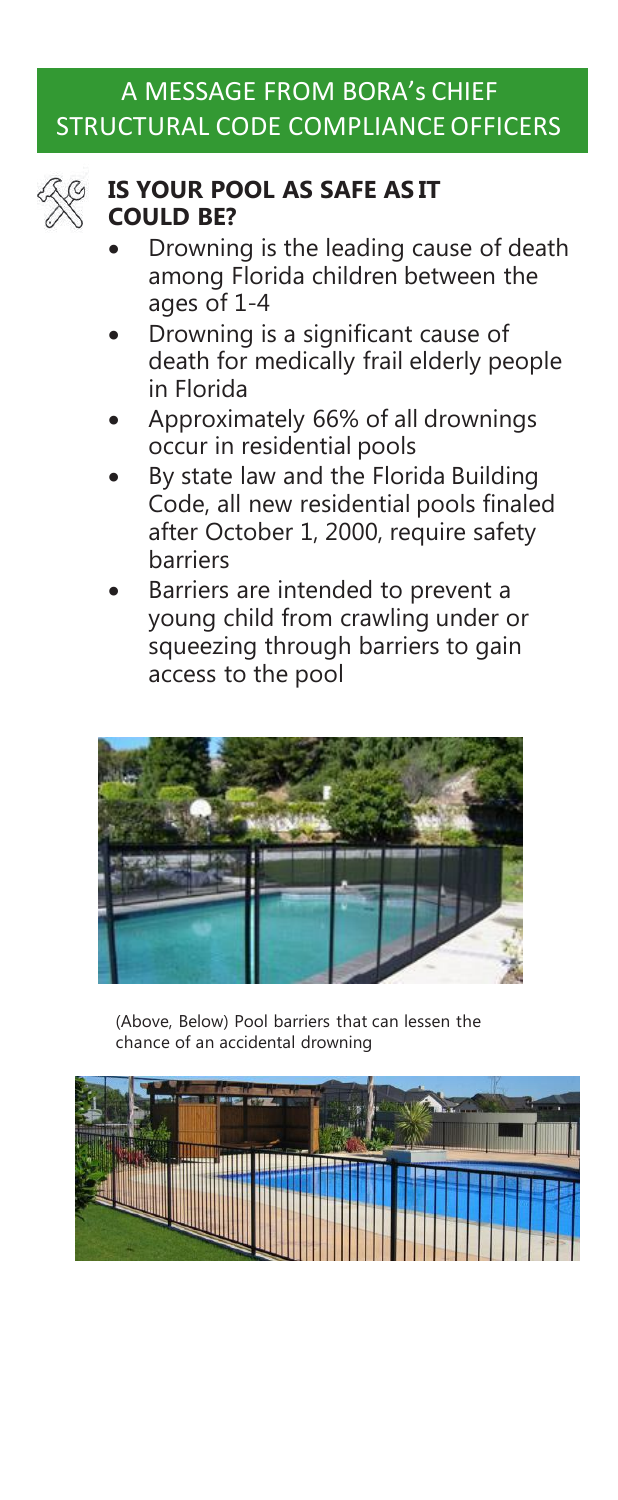# A MESSAGE FROM BORA's CHIEF STRUCTURAL CODE COMPLIANCE OFFICERS

## **AREAS THAT DESERVE SPECIAL ATTENTION:**

- Make sure the bottom of all pool ladders maintain a tight fit to the pool wall
- Make sure all doors leading directly to the pool area are self-closing and selflatching
- In addition to these measures, pool safety experts remind us that supervision of children and

emergency preparedness are essential to pool safety



### **WAS YOUR POOL FINALED BEFORE OCTOBER 1, 2000? … CONSIDER IMPLEMENTING THESE NEW REQUIREMENTS OF POOL SAFETY:**

- Add a yard fence, no shorter than 4 feet high, with self-closing and selflatching gates, that swing out away from the pool area
- Install an approved pool cover, pool net or child safety fence, to be in place at all times when the pool is not being supervised